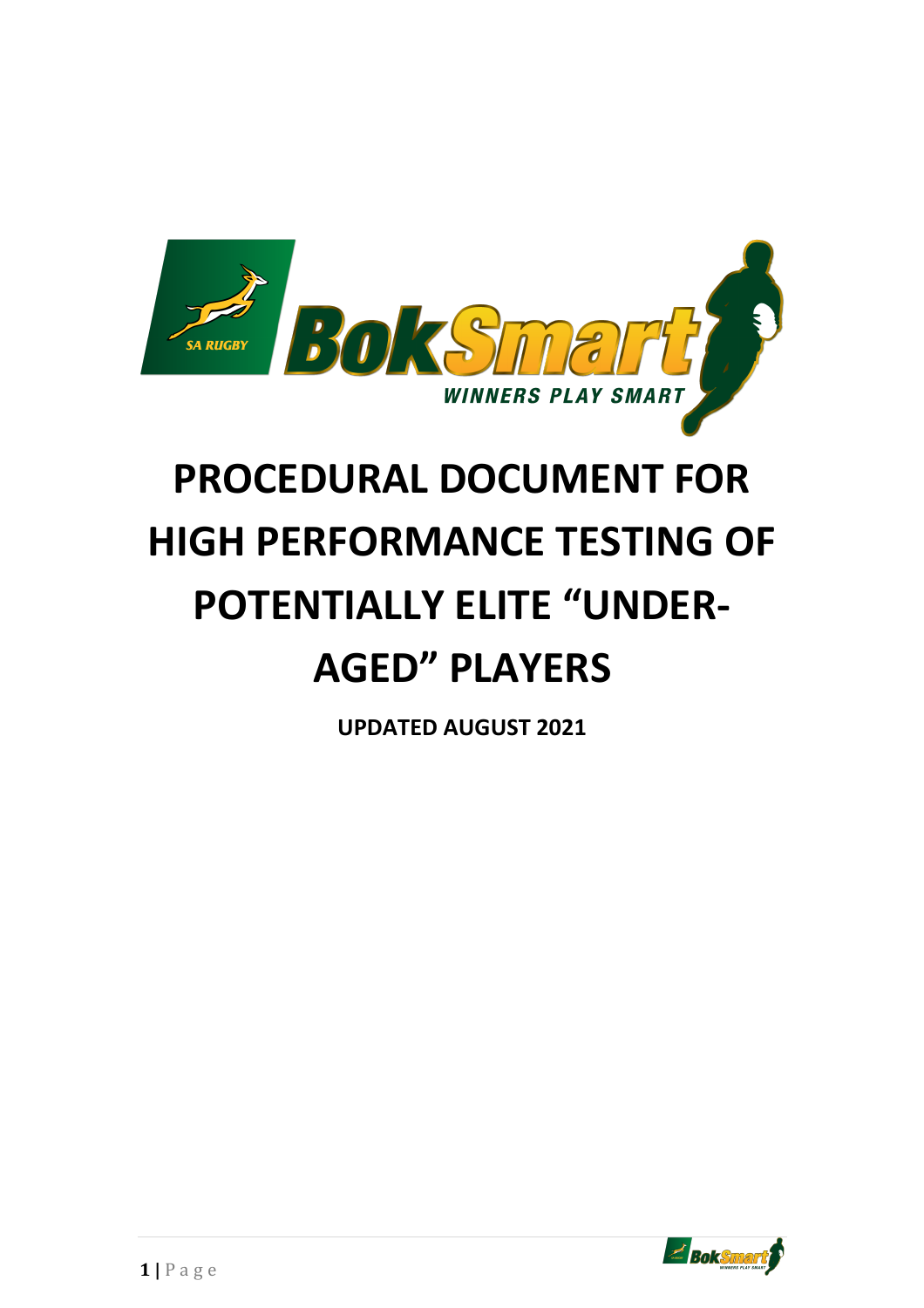## **Procedure for submitting High-Performance Data on potentially "Elite" Rugby players applying for waiver of restrictions of the SARU under-aged policy regulations of December 2009**

The High-Performance testing protocol, as a form of preventative intervention, should include the following tests:

- 1. A complete anthropometric assessment of the player including body mass, height, body fat, bone structure, muscle development etc.
- 2. Bench Press 1-Repetition Maximum (1RM) strength
- 3. Maximum number of Push-ups in 1 min
- 4. Multi-stage shuttle-run test (Bleep test)

The complete testing protocols and procedures are freely available for download on the BokSmart website at [www.boksmart.com.](http://www.boksmart.com/) If you are still unable to access these for some reason, please contact Dr. Wayne Viljoen at **021-9287103** or on email at [waynev@sarugby.co.za.](mailto:waynev@sarugby.co.za)

## **The following SARU – Accredited Testing Centers available are:**

- 1. **Sport Science Institute of South Africa (SSISA)** (Western Cape)
	- o Contact: *Dr. Mike Posthumus / Sonwabile Booi*
	- o Telephone: 021-659 5640/ 073 190 5805 (Mike Posthumus)
	- o Email: [MPosthumus@ssisa.com;](mailto:MPosthumus@ssisa.com) [SBooi@ssisa.com](mailto:SBooi@ssisa.com)
- 2. **University of Pretoria Sport, Exercise, Medicine and Lifestyle Institute (SEMLI)** (Tshwane)
	- o Contact: *Ms Kirsty Elliott, Senior Sport Scientist, Head of SEMLI Education and Training*
	- o Telephone: 012 484 1711/072 100 7496
	- o Email: [kirsty.elliott@semli.co.za](mailto:kirsty.elliott@semli.co.za)
- 3. **Free State University Exercise and Sport Science Centre** (Free State)
	- o Contact: *Mark Nicholls*
	- o Telephone: 083 974 1886
	- o Email: nichollsm@ufs.ac.za
- 4. **NMMU Biokinetics and Sport Science Unit** (Port Elizabeth) Summerstrand South Campus
	- o Contact: *Mrs. Lisa Grenfell*
	- o Telephone: 041-504 2603
	- o Email: lisa.grenfell@mandela.ac.za
- 5. **North-West University Institute for Biokinetics** (Potchefstroom)
	- o Contact: *Ms. Esti Kruger* (cc Prof. Cilas Wilders)
	- o Telephone: 018-299 1824/082 807 9686
	- o Email: [esti.kruger@nwu.ac.za,](mailto:esti.kruger@nwu.ac.za) [\(cilas.wilders@nwu.ac.za\)](mailto:cilas.wilders@nwu.ac.za)
- 6. **The Sharks Academy Sports Medicine Centre** (Durban)
	- o Contact: *James Gallagher* (cc Jimmy Wright)
	- o Telephone: 031-312 7506/082 0528800
	- o Email: [jgallagher@sharksmedical.co.za](mailto:jgallagher@sharksmedical.co.za) [\(jimmy@thesharks.co.za](mailto:jimmy@thesharks.co.za))
- 7. **University of Johannesburg, Doornfontein Campus** (Johannesburg)
	- o Contact: *Prof. Yoga Coopoo*
	- o Telephone: 011-5596944/083 415 7466
	- o Email: [yogac@uj.ac.za](mailto:yogac@uj.ac.za)